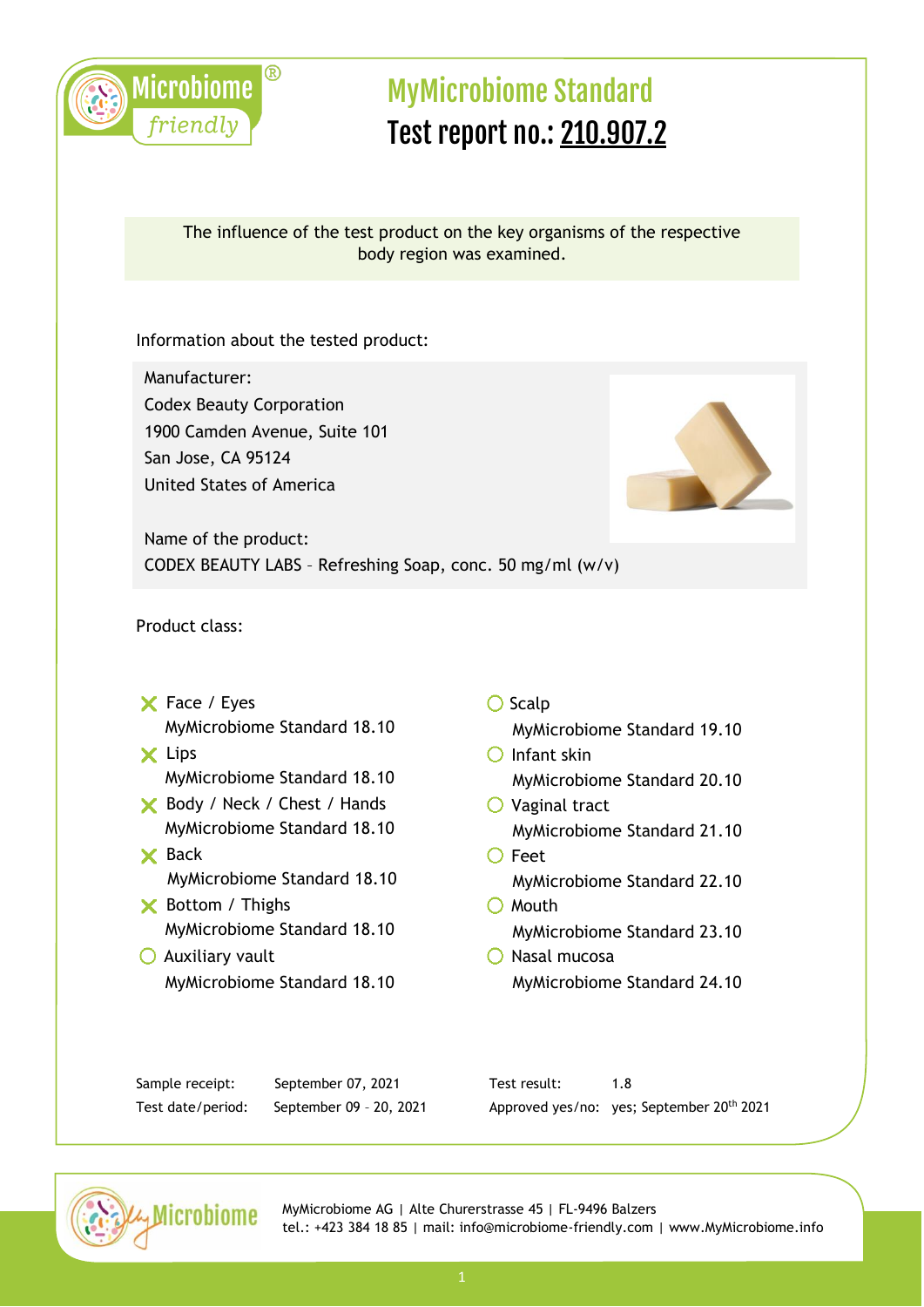

Test description

The MyMicrobiome Standard evaluates cosmetic and personal care products, that encounter the skin or mucous membrane, in terms of their influence on the microbiome located at a specific body site.

An intact skin microbiome has a fundamental influence on skin health. Products which are to be skin-friendly must also be Microbiome-friendly in order not to unbalance the skin of the user.

The MyMicrobiome Standard evaluates the influence of cosmetic and personal care products on the microbial key players of a specific skin or mucous membrane area. The human microbiome is very individual from person to person.

Each area, however, harbors a characteristic composition of bacteria, viruses and fungi. The test examines the products influence on the key organisms typical for each skin area and thus offers a standardized procedure.

Various aspects are examined:

The microbial quality of the product.

#### The influence of the product on the bacterial diversity of the specific body region.

Each body region is colonized by a certain microbial composition. For a healthy skin it is particularly important to maintain this biodiversity. The influence of the product on the respective microbial mixture is examined in the test. The aim is to find as many key organisms as possible after contact with the product.

### The influence of the product on the growth behavior of the microbes of the specific body region.

In addition to the diversity of the specific microbiome, the growth or number of different key organisms should not be influenced by the product. This is investigated in a skin-product contact model. The key organisms are brought into direct and indirect contact with the product and their growth is observed.

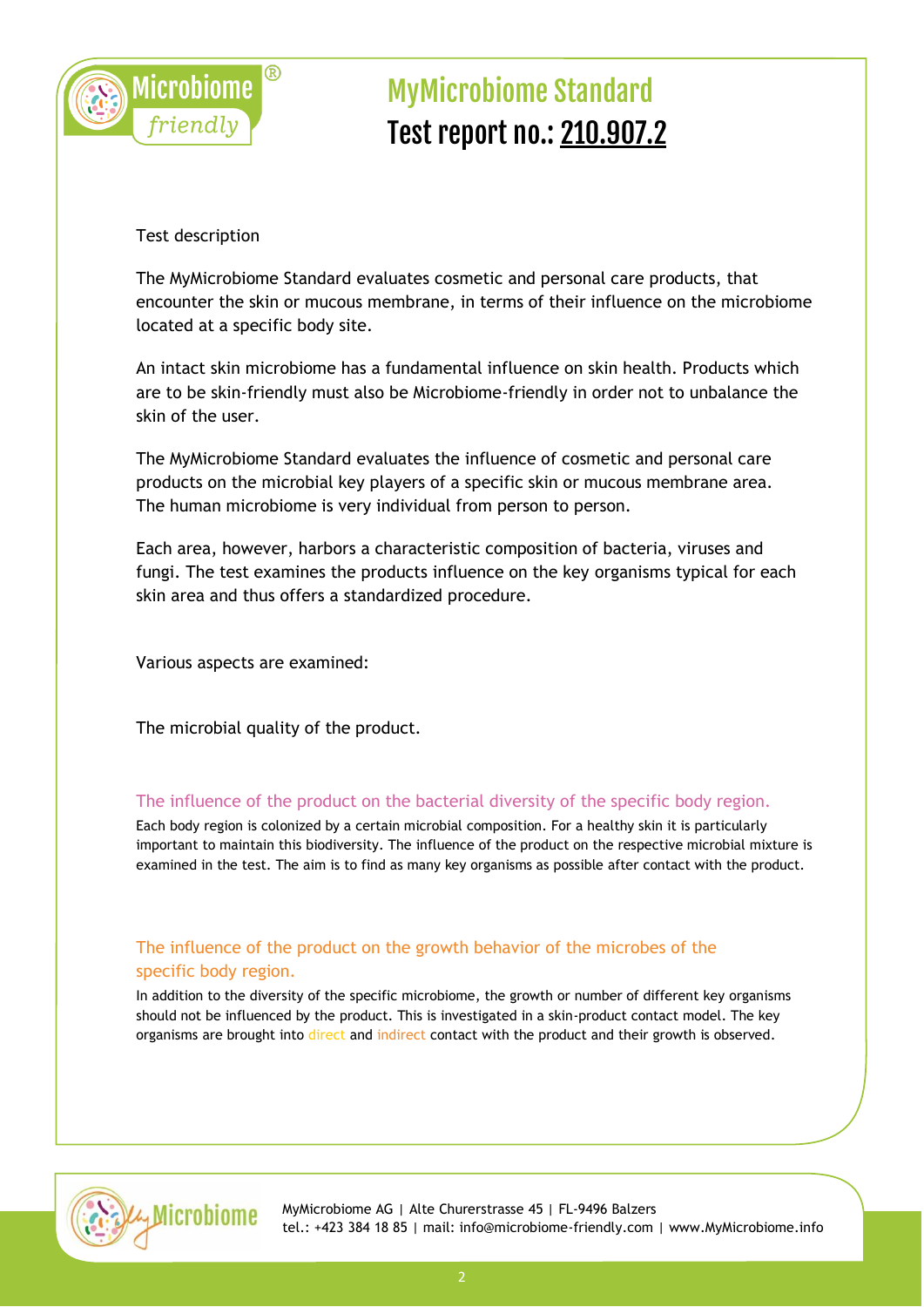

#### Results

## The microbial quality of the product.

The prerequisite for the test for microbial friendliness is the microbiological quality of the product. The following table contains the limit values that must be observed.

|                                                                                                     | Limit values                                                                           |                                                     |  |
|-----------------------------------------------------------------------------------------------------|----------------------------------------------------------------------------------------|-----------------------------------------------------|--|
| <b>Types of organisms</b>                                                                           | Products specially designed<br>for children under 3 years,<br>eye area or mucous-skins | Other products                                      |  |
| Total counts mesophilic,<br>aerobic microorganisms<br>(bacteria, yeasts, molds,<br>(TAMC and TYMC)) | $\leq$ 1 x 10 <sup>2</sup> cfu/g or ml <sup>a</sup>                                    | $\leq$ 1 x 10 <sup>3</sup> cfu/g or ml <sup>b</sup> |  |
| Escherichia coli                                                                                    | Not detectable in 1g or 1 ml                                                           | Not detectable in 1g or 1<br>ml                     |  |
| Pseudomonas aeruginosa                                                                              | Not detectable in 1g or 1 ml                                                           | Not detectable in 1g or 1<br>ml                     |  |
| Staphylococcus aureus                                                                               | Not detectable in 1g or 1 ml                                                           | Not detectable in 1g or 1<br>ml                     |  |
| Candida albicans                                                                                    | Not detectable in 1g or 1 ml                                                           | Not detectable in 1g or 1<br>ml                     |  |

**a >200 cfu/g or ml, b >2000 cfu/g or ml**

#### Results Microbiological quality: Determination of TAMC, TYMC, absence of *E. coli*, *P. aeruginos*a and *S. aureus.*

| <b>Parameter</b>                          | Sample no.: 210.907.2 |
|-------------------------------------------|-----------------------|
| <b>TAMC</b> [cfu/0,1 ml]                  | $< 1,0E+01$           |
| TYMC (incl. Candida albicans) [in 0,1 ml] | negative              |
| Escherichia coli [in 0,1 ml]              | negative              |
| Pseudomonas aeruginosa [in 0,1 ml]        | negative              |
| Staphylococcus aureus [in 0,1 ml]         | negative              |

The microbiological quality of the product according to DIN EN ISO 17516 is fulfilled.

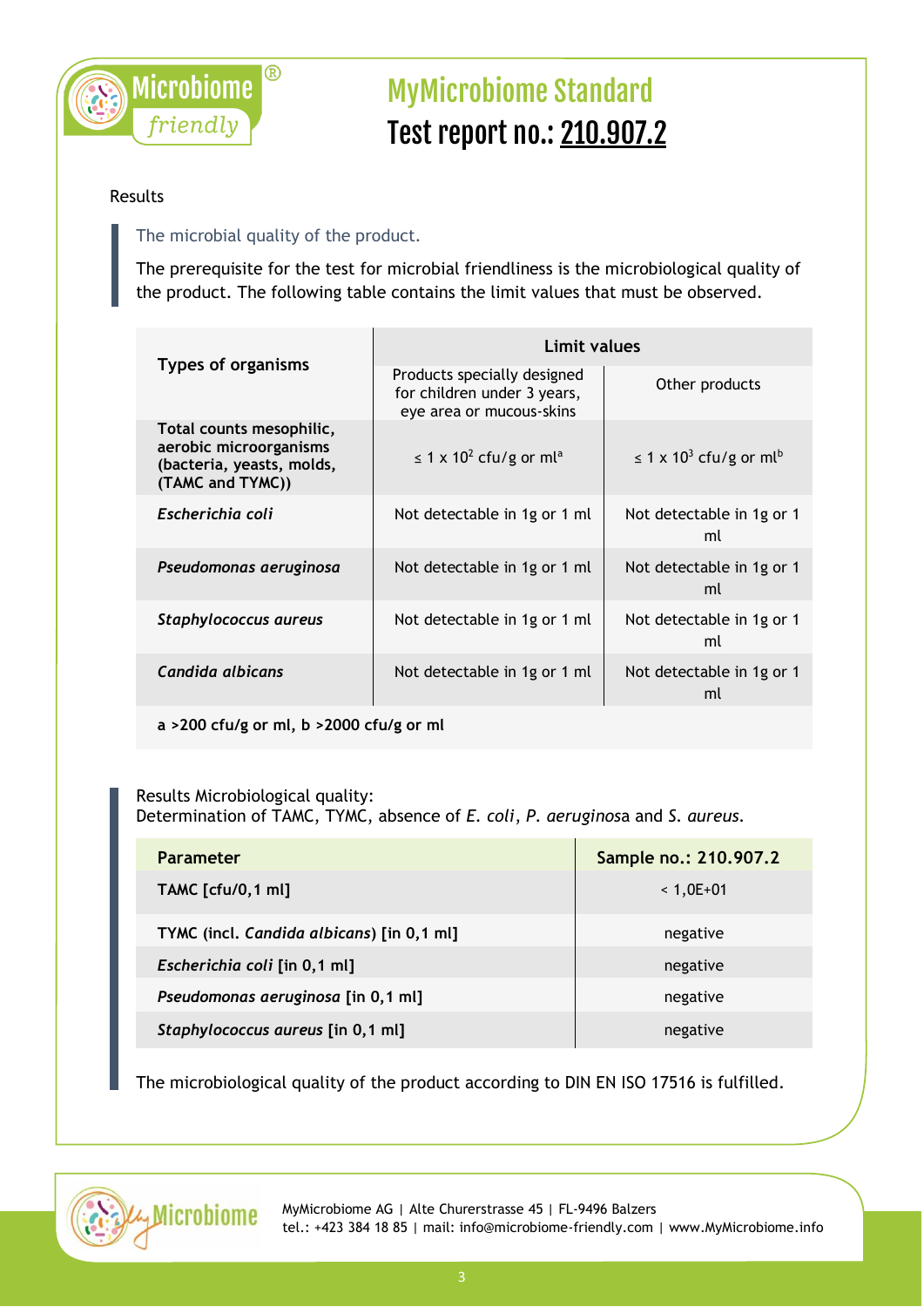

Results – SEBACEOUS SKIN -

The influence of the product on the microbial diversity of the specific body region.

A co-culture of key organisms of the specific body region is incubated with the product for 15 min. The ratio of the bacteria compared to the control (PBS) is determined.



| <b>Key-Microbe</b> | t=                     | $15$ min    | <b>Rating</b>  |
|--------------------|------------------------|-------------|----------------|
|                    |                        | cfu/ml      |                |
| P. acnes           | Control                | $3.5E + 03$ | $\mathfrak{p}$ |
|                    | Product                | $2.9E + 03$ |                |
| S. epidermidis     | Control                | $2.8E + 02$ | 1              |
|                    | Product                | $2.7E + 02$ |                |
| S. hominis         | Control                | $1.1E + 03$ | 1              |
|                    | Product                | $1.1E + 03$ |                |
| S. capitis         | Control                | $3.6E + 02$ | 1              |
|                    | Product                | $3.7E + 02$ |                |
| S. mitis           | Control                | $3.7E + 03$ | 3              |
|                    | Product                | $0.0E + 00$ |                |
| C. simulans        | Control                | $1.2E + 03$ | $\mathbf{1}$   |
|                    | Product                | $1.1E + 03$ |                |
| M. globosa         | Control                | $8.0E + 02$ | 1              |
|                    | Product                | $7.7E + 02$ |                |
|                    | <b>Overall rating:</b> |             | 1.4            |

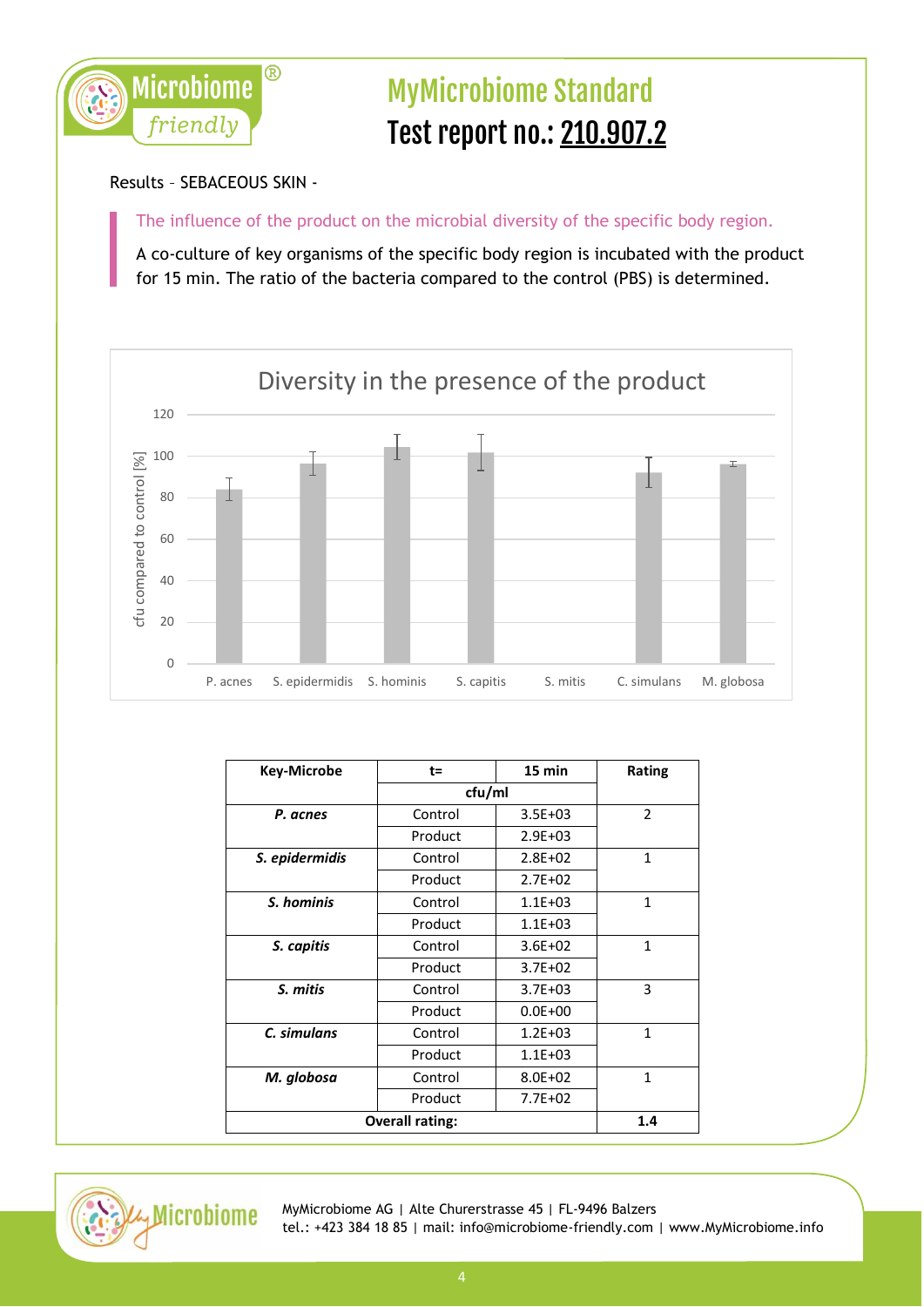

#### Results – SEBACEOUS SKIN -

The influence of the product on the growth behavior of the microbes of the specific body region – directly.

The influence of the product on the growth of each individual microbe of the key organisms of the specific body region is investigated and put in relation to the control (PBS). Product contact with the microorganisms is directly.



| <b>Key-Microbe</b> | cfu /Plate             |        | Rating         |
|--------------------|------------------------|--------|----------------|
| P. acnes           | Control                | 1250.7 | $\overline{2}$ |
|                    | Product                | 985.3  |                |
| S. epidermidis     | Control                | 414.7  | $\mathcal{P}$  |
|                    | Product                | 376.0  |                |
| S. hominis         | Control                | 578.7  | $\overline{2}$ |
|                    | Product                | 521.3  |                |
| S. capitis         | Control                | 918.7  | $\overline{2}$ |
|                    | Product                | 844.0  |                |
| S. mitis           | Control                | 1428.0 | 3              |
|                    | Product                | 670.7  |                |
| C. simulans        | Control                | 1174.7 | $\overline{2}$ |
|                    | Product                | 877.3  |                |
| M. globosa         | Control                | 821.3  | $\overline{2}$ |
|                    | Product                | 762.7  |                |
|                    | <b>Overall rating:</b> |        | 2.1            |
|                    |                        |        |                |

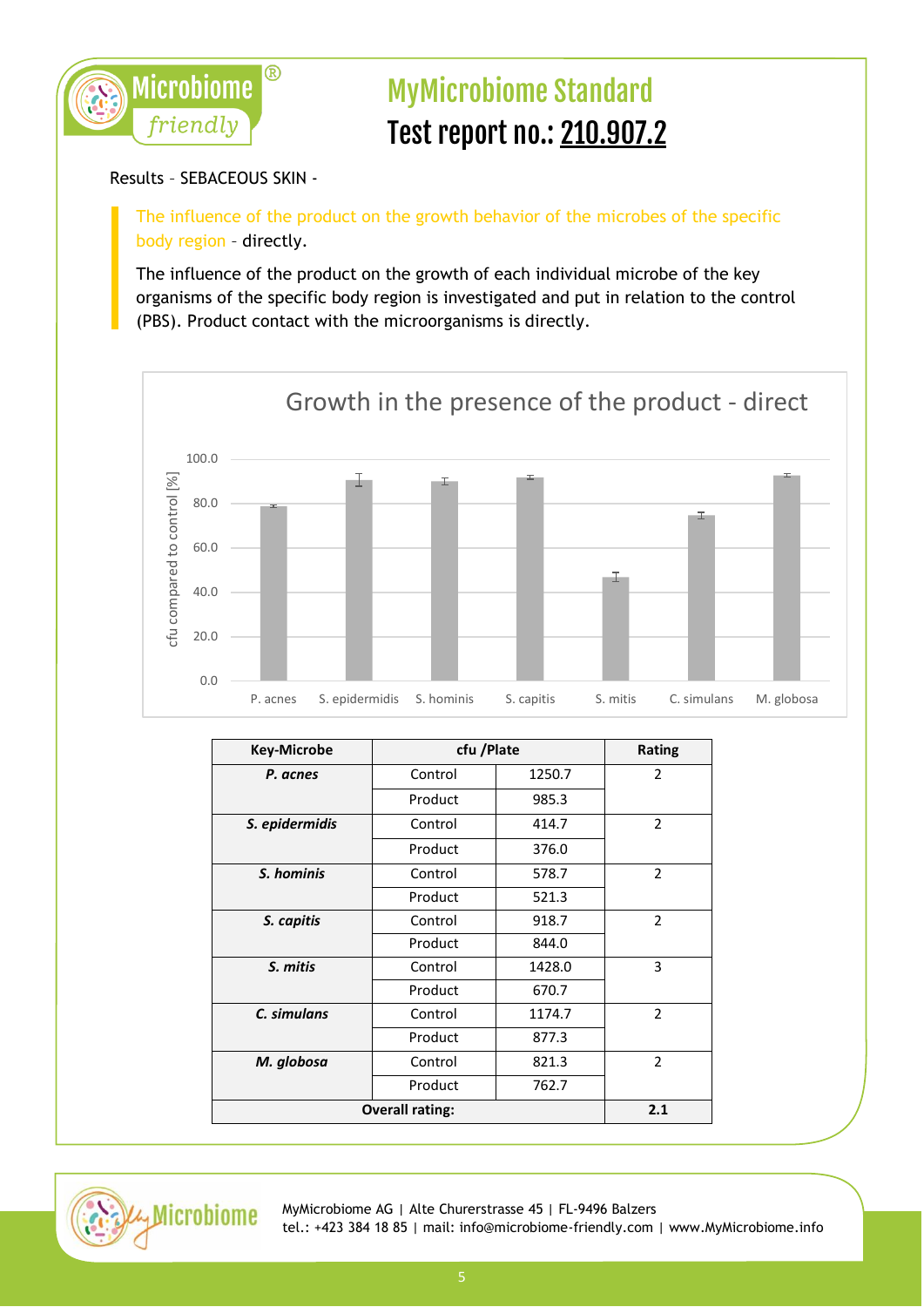

Results – SEBACEOUS SKIN -

The influence of the product on the growth behavior of the microbes of the specific body region – indirectly.

The influence of the product on the growth of each individual microbe of the key organisms of the specific body region is investigated and put in relation to the control (PBS). The product contact to the microorganisms is indirect.



| <b>Key-Microbe</b>            | cfu /Plate |        | Rating |
|-------------------------------|------------|--------|--------|
| P. acnes                      | Control    | 1270.7 | 1      |
|                               | Product    | 1229.3 |        |
| S. epidermidis                | Control    | 420.0  | 1      |
|                               | Product    | 409.3  |        |
| S. hominis                    | Control    | 585.3  | 1      |
|                               | Product    | 558.7  |        |
| S. capitis                    | Control    | 893.3  | 1      |
|                               | Product    | 892.0  |        |
| S. mitis                      | Control    | 1426.7 | 3      |
|                               | Product    | 846.7  |        |
| C. simulans                   | Control    | 1173.3 | 1      |
|                               | Product    | 1181.3 |        |
| M. globosa                    | Control    | 834.7  | 1      |
|                               | Product    | 832.0  |        |
| <b>Overall rating:</b><br>1.3 |            |        |        |

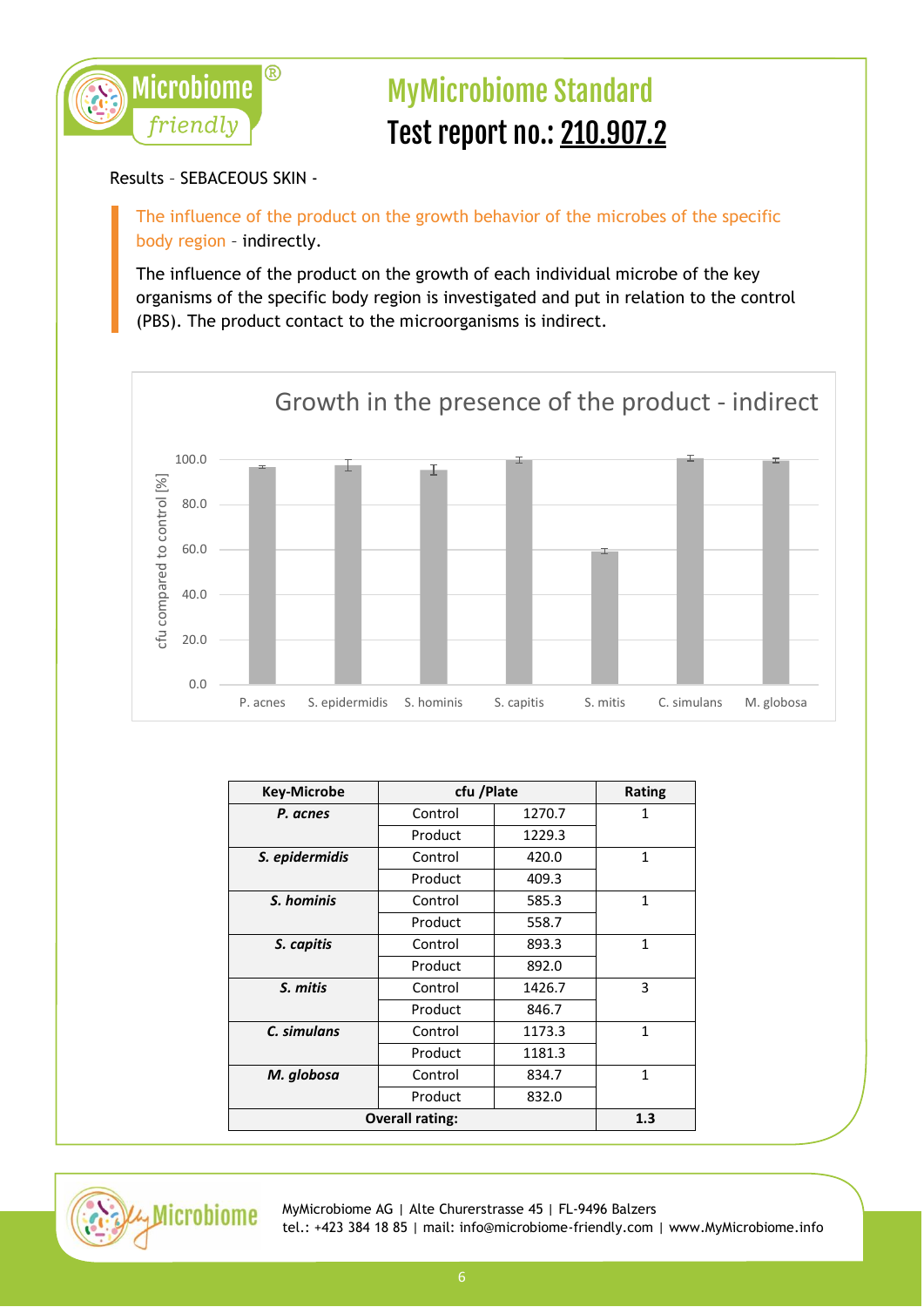

Results – DRY SKIN -

The influence of the product on the microbial diversity of the specific body region.

A co-culture of key organisms of the specific body region is incubated with the product for 15 min. The ratio of the bacteria compared to the control (PBS) is determined.



| <b>Key-Microbe</b>            | $t =$   | 15 min      | Rating |
|-------------------------------|---------|-------------|--------|
|                               | cfu/ml  |             |        |
| C.                            | Control | $2.1E + 03$ | 1.0    |
| tuberculostearicum            | Product | $2.1E + 03$ |        |
| P. acnes                      | Control | $4.2E + 03$ | 2.0    |
|                               | Product | $2.7E + 03$ |        |
| S. mitis                      | Control | $3.3E + 03$ | 3.0    |
|                               | Product | $0.0E + 00$ |        |
| S. oralis                     | Control | $2.5E + 03$ | 3.0    |
|                               | Product | $0.0E + 00$ |        |
| M. luteus                     | Control | $8.8E + 02$ | 1.0    |
|                               | Product | $8.4E + 02$ |        |
| M. globosa                    | Control | $1.0E + 03$ | 1.0    |
|                               | Product | $1.1E + 03$ |        |
| <b>Overall rating:</b><br>1.8 |         |             |        |

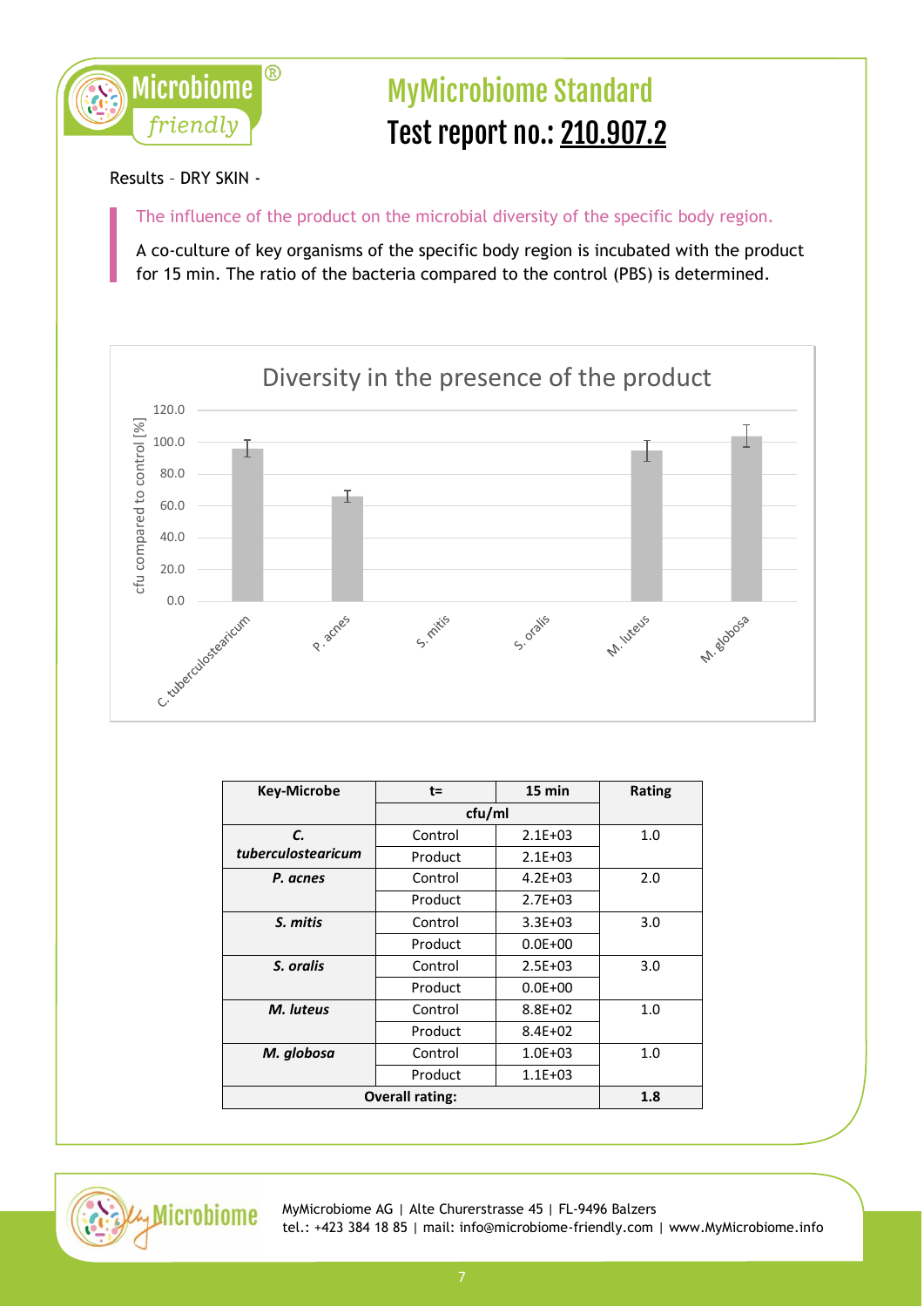

Results – DRY SKIN -

The influence of the product on the growth behavior of the microbes of the specific body region – directly.

The influence of the product on the growth of each individual microbe of the key organisms of the specific body region is investigated and put in relation to the control (PBS). Product contact with the microorganisms is directly.



| <b>Key-Microbe</b>     | cfu /Plate |        | <b>Rating</b>  |
|------------------------|------------|--------|----------------|
| C. tuberculostearicum  | Control    | 846.7  | $\overline{2}$ |
|                        | Product    | 581.3  |                |
| P. acnes               | Control    | 1250.7 | $\overline{2}$ |
|                        | Product    | 985.3  |                |
| S. mitis               | Control    | 1428.0 | 3              |
|                        | Product    | 670.7  |                |
| S. oralis              | Control    | 1048.0 | 3              |
|                        | Product    | 545.3  |                |
| M. luteus              | Control    | 736.0  | 1              |
|                        | Product    | 714.7  |                |
| M. globosa             | Control    | 821.3  | $\mathfrak{p}$ |
|                        | Product    | 762.7  |                |
| <b>Overall rating:</b> |            | 2.2    |                |

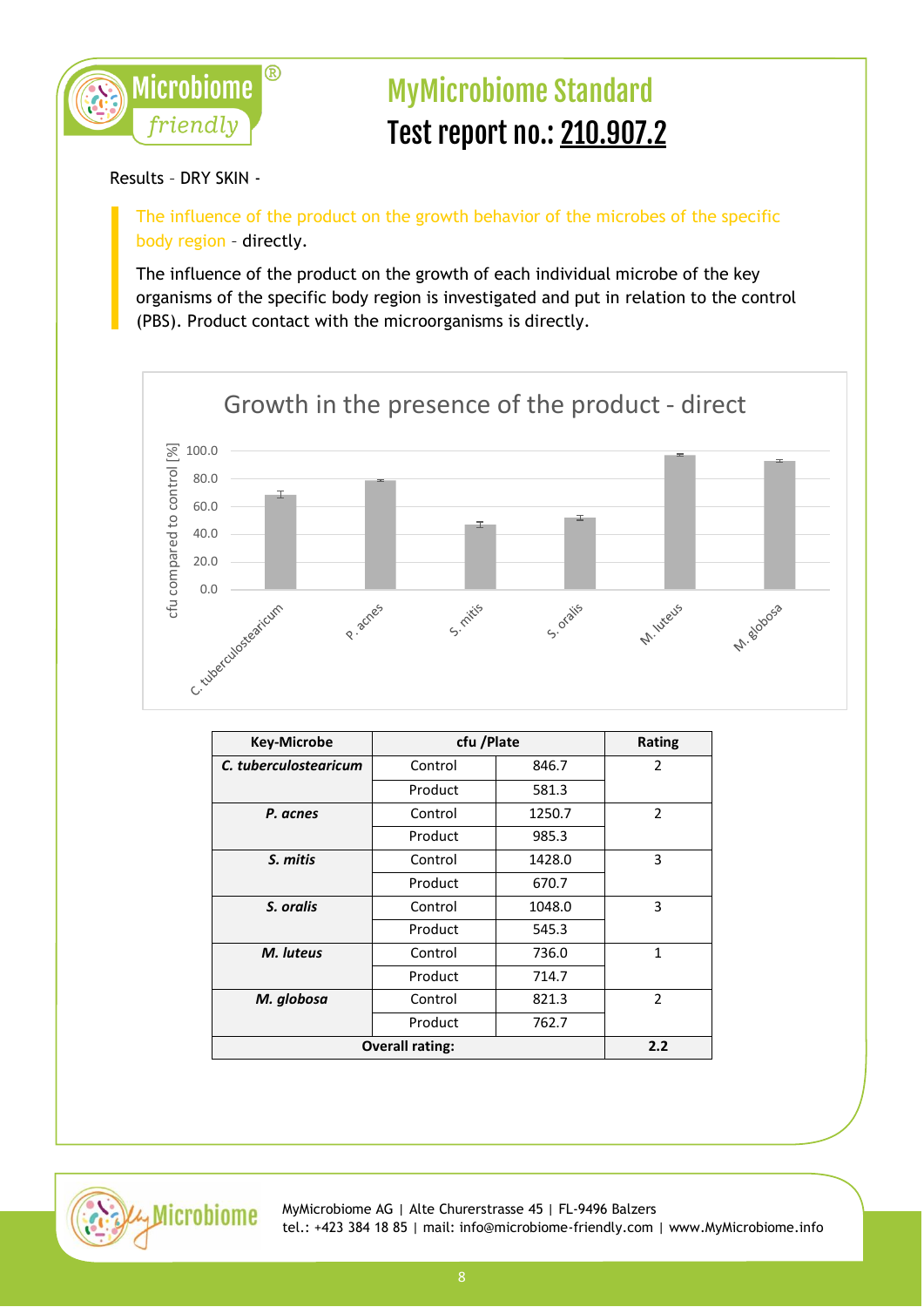

Results – DRY SKIN -

The influence of the product on the growth behavior of the microbes of the specific body region – indirectly.

The influence of the product on the growth of each individual microbe of the key organisms of the specific body region is investigated and put in relation to the control (PBS). The product contact to the microorganisms is indirect.



| <b>Key-Microbe</b>     | cfu /Plate |        | <b>Rating</b> |
|------------------------|------------|--------|---------------|
| C. tuberculostearicum  | Control    | 842.7  | 2             |
|                        | Product    | 722.7  |               |
| P. acnes               | Control    | 1270.7 | $\mathbf{1}$  |
|                        | Product    | 1229.3 |               |
| S. mitis               | Control    | 1426.7 | 3             |
|                        | Product    | 846.7  |               |
| S. oralis              | Control    | 1037.3 | 3             |
|                        | Product    | 646.7  |               |
| M. luteus              | Control    | 742.7  | $\mathbf{1}$  |
|                        | Product    | 740.0  |               |
| M. globosa             | Control    | 834.7  | $\mathbf{1}$  |
|                        | Product    | 832.0  |               |
| <b>Overall rating:</b> |            | 1.8    |               |